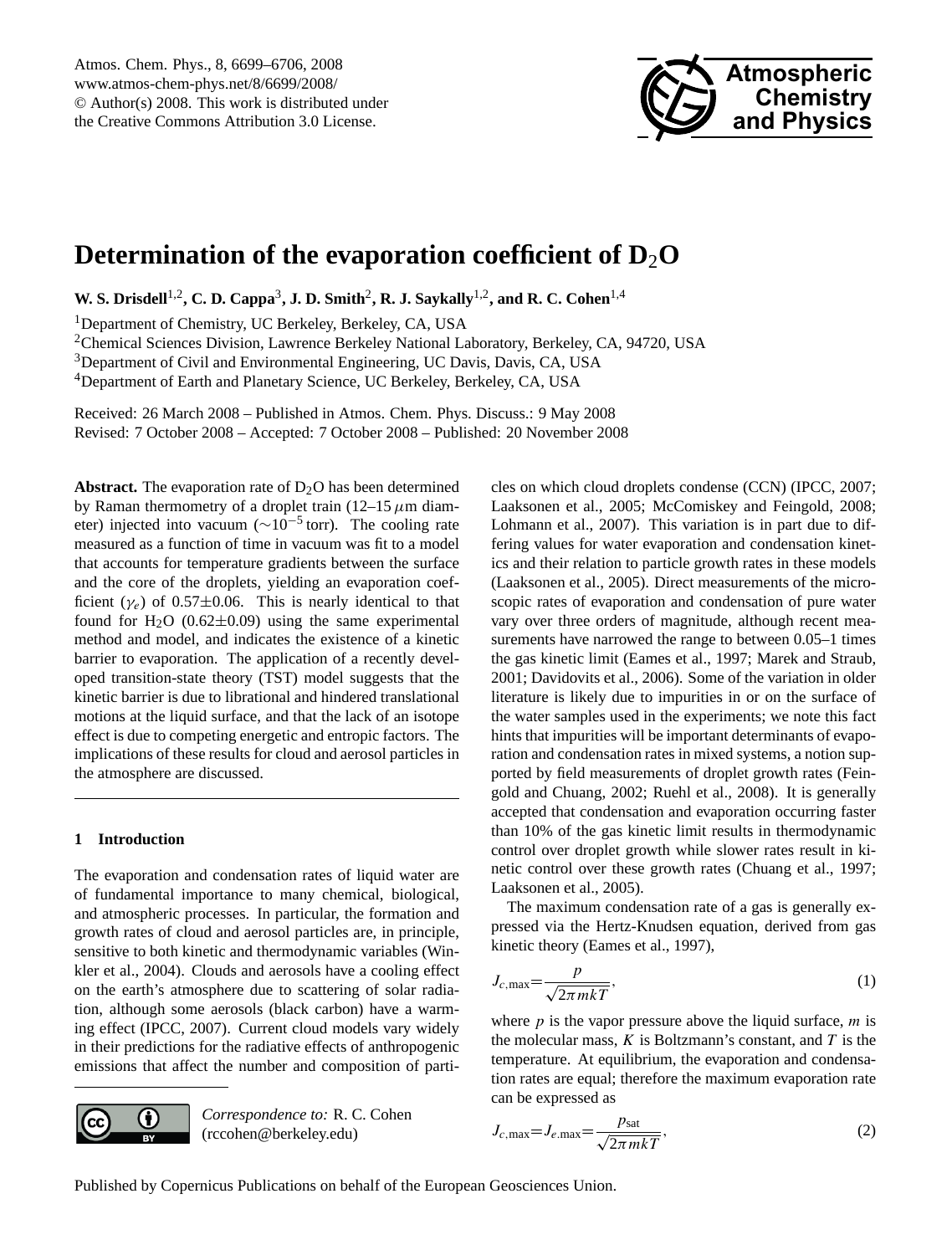

**Fig. 1.** Experimental apparatus. The droplet train is positioned onto the focal point of the 514.5 nm line of the  $Ar^+$  laser with an XYZ manipulator. Raman scatter is collected at 90 degrees into a fiber coupler and routed to a monochromator (f/6.5) with a liquid nitrogen cooled CCD detector. A photodiode monitors the laser light attenuation after passing through the droplet train and is used in conjunction with an oscilloscope to ensure that uniform droplets are being produced. Spectra of the droplets as a function of time are taken by sampling at multiple points along the droplet stream, corresponding to liquid temperatures between 295 K and 255–260 K.

where  $p_{\text{sat}}$  is the saturation vapor pressure. Since the activity of the pure liquid is unity, this expression for the evaporation rate holds at all vapor pressures. However, not all substances evaporate at the maximum rate (McFeely and Somorjai, 1972; Eames et al., 1997). Deviations from the maximum rate are treated by introducing the evaporation coefficient  $(\gamma_e)$  and the condensation coefficient, alternatively referred to as the mass accommodation coefficient  $(\alpha_m)$ :

$$
J_{e. \text{obs}} = \gamma_e J_{e. \text{max}} = \frac{\gamma_e p_{\text{sat}}}{\sqrt{2\pi m kT}}
$$
(3)

$$
J_{c.0b\text{s}} = \alpha_m J_{c.\text{max}} = \frac{\alpha_m p}{\sqrt{2\pi m kT}}
$$
(4)

The evaporation and mass accommodation coefficients, which have values between zero and one, must be equal due to detailed balance at equilibrium. The equality holds for non-equilibrium systems as long as the velocity distribution in the gas phase does not deviate significantly from a Boltzmann distribution, because a Boltzmann distribution is assumed in the derivation of Eq. (1). Indeed, theoretical treatments of condensation have shown little sensitivity to gas phase speeds selected from the Boltzmann distribution at room temperature, although the condensation probability lowers for very high speeds (∼1000 m/s) (Chakraborty and Zachariah, 2008).

In addition to insuring the absence of impurities, measuring  $\gamma_e$  for H<sub>2</sub>O is challenging because the high vapor pressure makes it difficult to observe evaporation or condensation in isolation without significant contributions from the opposing term. In addition, knowledge of the liquid surface temperature is required, and evaporation results in cooling of the surface by as much as 3–4 K relative to the bulk (Ward and Stanga, 2001).

Our own experiments have made use of liquid jets and droplet streams with high vacuum (10−<sup>4</sup> torr) maintained around the fluid, such that evaporation occurs with negligible accompanying condensation. This greatly simplifies the interpretation as compared with many other recent experiments. The liquid jets and droplets also provide a renewing surface, minimizing contamination issues. Measurements of isotopic ratios in evaporation between 264 and 295 K showed that  $\gamma_e$  < 1 and that it varied with the H/D ratio in the liquid (Cappa et al., 2005). Using Raman thermometry we derived a precise value of  $\gamma_e$  from the temperature change associated evaporation of pure H<sub>2</sub>O, yielding a value of  $0.62 \pm 0.09$ over a temperature range of 245–295 K (Smith et al., 2006). We interpreted the results of our prior experiments using a transition-state theory (TST) model of liquid water evaporation (Cappa et al., 2007). The calculations indicated that the evaporation rate is primarily influenced by the intermolecular hindered translational and librational motions of molecules at the liquid surface.

Here we describe the extension of our previous studies to droplet train measurements of  $\gamma_e$  of pure D<sub>2</sub>O. These measurements serve as a further test of the microscopic theory of evaporation and of the reproducibility and precision of the methodology, providing a firm basis for future studies of the evaporation from mixtures of water with salts, oils or surfactants.

### **2 Method**

Evaporation rates from liquid  $D_2O$  in vacuum were determined by measuring the temperature change of evaporating droplets using Raman thermometry. The evaporation rate is deduced from the cooling rate and the well known heat of vaporization. The droplets were formed with a vibrating orifice aerosol generator (VOAG). The  $D_2O$  used in this study was obtained from Cambridge Isotope Laboratories, with a stated purity of 99.9%.

The Raman spectroscopy apparatus has been described in detail previously (Smith et al., 2006) and a schematic is given in Fig. 1. Briefly, a syringe pump (Teledyne ISCO Model 260D) is used to force the liquid through a fused silica orifice  $(2.5-4 \mu m)$  radius) mounted on a piezoelectric ceramic. The silica orifice is generated by pulling  $100 \mu m$  ID silica tubing to the desired size with a commercial  $CO<sub>2</sub>$  laser micropipette puller. The piezo is driven with a 0–20 V square wave at 200– 1000 kHz to generate a uniform droplet train with a spread in radius of less than  $0.1 \mu m$  (Sayer et al., 2003). The radii of the droplets produced is calculated from the liquid flowrate and the oscillation frequency (Smith et al., 2006).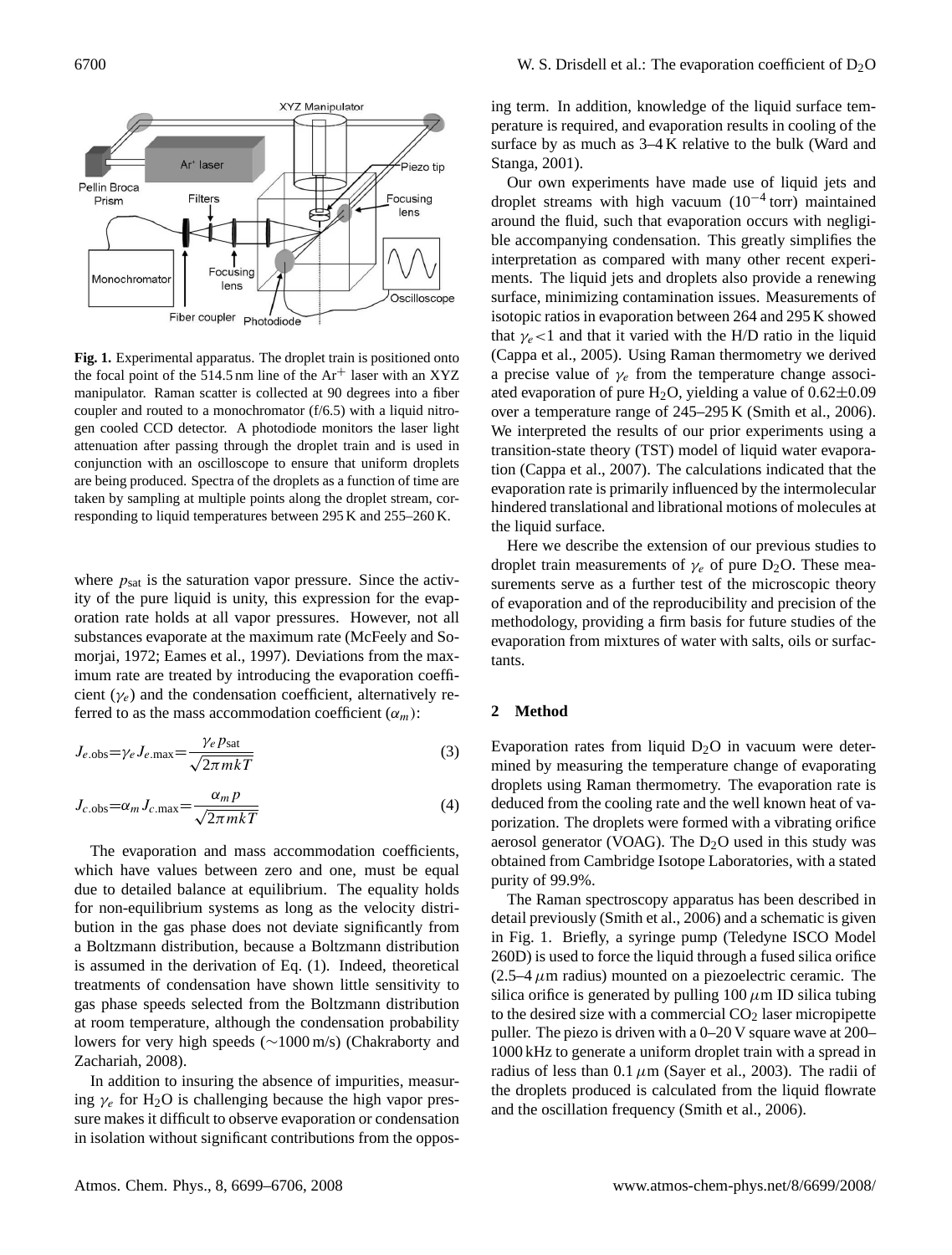## W. S. Drisdell et al.: The evaporation coefficient of  $D_2O$  6701

The VOAG is mounted on a bellows attached to the top of a 7 cm cubical vacuum chamber pumped by a 110 l/s turbomolecular pump. The VOAG as attached to an XYZ manipulator to allow positioning of the droplet stream. Pressures in the chamber during experiments were lower than  $5 \times 10^{-4}$  torr. At these pressures, heat transfer from the walls of the chamber to the droplets is negligible. Viewports on the chamber allow the introduction of the 514.5 nm line from an argon ion laser operating at ∼250 mW or less, which is focused onto the droplet train. The laser power is sufficiently low to avoid heating the droplets or otherwise affecting their evaporation (Sayer et al., 2003; Smith and Baker, 1981). Raman scatter from the droplets is filtered and collected at 90 degrees through a fiber-optic cable and routed to a spectrometer with a liquid nitrogen cooled CCD camera. After the droplets leave the interaction volume, they enter a liquid nitrogen trap located ∼50 cm from the nozzle. To ensure that the droplets are uniform in size, a photodiode is placed in the path of the laser, after it has crossed the droplet train. The photodiode signal and the modulation frequency are monitored with an oscilloscope. As a droplet passes through the laser beam, there is a dip in signal on the photodiode; the oscillation frequency is tuned until the signal is sinusoidal in nature, indicating the formation of uniform droplets as described above.

The OD-stretching region of the Raman spectrum (2150– 2800 cm<sup>-1</sup>) is used to determine the temperature of the droplets in a manner similar to that reported by Smith et al. (2006). Calibration curves were collected using both the thermostated nozzle technique described by Smith et al., and by measuring the total Raman scatter from liquid  $D_2O$  in a cuvette over a similar temperature range  $(0-50°C)$ . The cuvette method was found to be more consistent  $\left( \langle 2\% \rangle \right)$  deviation) compared to the jet method (∼5% deviation) and has the additional advantage of requiring significantly smaller amounts of liquid. Calibrations taken using the cuvette method were used for the bulk of the data. Examples of the spectra used to generate the temperature calibrations are shown in Fig. 2a, and Fig. 2b shows one of the calibration curves.

Measurements were taken as a function of distance from the VOAG nozzle, which we converted to the residence time in the vacuum using the velocity of the droplet train. This velocity is calculated from the liquid flowrate and the orifice size. As described previously, the orifice size is determined by measuring the liquid jet diameter immediately after the nozzle using Mie scattering with the VOAG turned off (Cappa et al., 2005). The initial temperature of the droplets was determined by collecting the Raman spectrum of the droplet train in ambient air, where evaporative cooling is minimal (Smith et al., 2006).



**Fig. 2. (a)** Representative spectra used to generate one of the temperature calibration curves. The dashed line shows the frequency  $\omega^*$ =2468 cm<sup>-1</sup> where the spectra were split. The full curve is constructed from spectra of liquid  $D_2O$  at 22 different temperatures between 3.6◦C and 50.7◦C. **(b)** Representative temperature calibration curve.  $R^2 = 0.9992$ .

#### **3 Results and analysis**

Measurements for eight different droplet sizes with radii in the range between 5.3  $\mu$ m and 8.1  $\mu$ m were performed. Data were collected as a function of residence time in the vacuum chamber for maximum times ranging from  $435 \mu s$  to 1117 $\mu$ s, with most around 600 $\mu$ s. This corresponds to a temperature range from 295 K to as low as 255 K. That our measurements are taken in the free evaporation regime was verified by calculating the average number of collisions experienced by an evaporating molecule as it leaves the droplet surface and reaches an infinite distance:

$$
N_{\text{coll}}(r_0, T) = \int_{r_0}^{\infty} \frac{dr}{\lambda(r, T)} = \sqrt{2}\pi d_{\text{coll}}^2 n(r_0) r_0^2 \int_{r_0}^{\infty} \frac{dr}{r^2}
$$
 (5)  
=  $\frac{r_0}{\lambda(r_0, T)}$ ,

where  $r_0$  is the droplet radius,  $\lambda(r_0, T) = [\sqrt{2\pi} d_{\text{coll}}(r)]^{-1}$ is the mean free path of the vapor, and  $d_{\text{coll}}$  is the collision diameter  $(2.6 \times 10^{-10} \text{ m})$ . For D<sub>2</sub>O, the vapor pressure predicted at a distance of 1 mm from the nozzle, where the first data point is taken, is ∼7.5 torr. This corresponds to a mean free path of  $\sim$ 12µm; thus molecules evaporating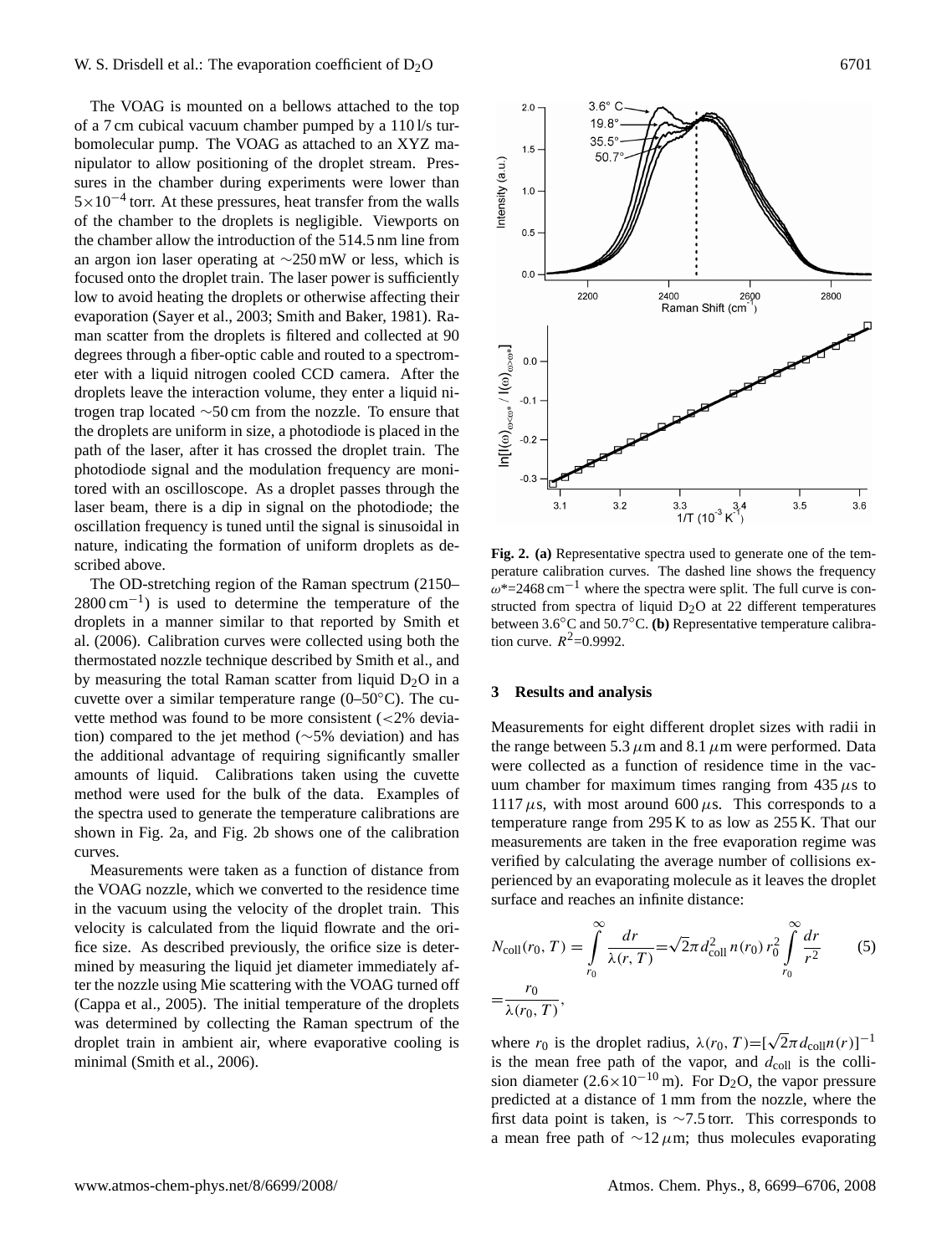

**Fig. 3.** Representative model output for a 6.65  $\mu$ m radius droplet with  $\gamma_e$  of 0.57. The black line is the volume-averaged temperature, the blue line is the magnitude of the thermal gradient within the droplet (the difference between the outer shell temperature and the volume-averaged temperature), and the red lines are the temperatures of each shell. Absolute temperature is on the left axis and the magnitude of the temperature difference is on the right axis. The inset is an enlarged image of the first  $50 \mu s$  to depict the shell temperatures more clearly. The volume-averaged temperature (black line) is the output that is fit to the experimental data. Note that the thermal gradient quickly drops below 1 K.

from droplets with radii less than  $12 \mu$ m experience less than one collision in the vapor phase on average and condensation may be neglected (Smith et al., 2006).

We model the observed cooling numerically in the same manner as in our study of  $H<sub>2</sub>O$  (Smith et al., 2006). We divide the droplet into concentric spherical shells, and considering evaporation from the outermost shell. Using Eq. (3), the cooling rate of the outermost shell is expressed as

$$
\frac{dT}{dt} = -\gamma_e A \frac{p_{\text{sat}}}{\sqrt{2\pi mkT}} \frac{\Delta H_{\text{vap}}}{C_p \rho V_s},\tag{6}
$$

where A is the surface area of the outermost shell  $(=4\pi r_0^2)$ ,  $p_{\text{sat}}$  is the satsuration vapor pressure, m is the molecular mass,  $K$  is Boltzmann's constant,  $T$  is the temperature of the outermost shell,  $\Delta H_{\text{vap}}$  is the enthalpy of vaporization (45.7 kJ/mol for D<sub>2</sub>O),  $\vec{C}_p$  is the specific heat capacity  $(4.704 \text{ kJ/kg}^* \text{K}$  for D<sub>2</sub>O),  $\rho$  is the density, and  $V_s$  is the volume of the outermost shell. This simplifies to

$$
\frac{dT}{dt} = -\gamma_e \frac{p_{\text{sat}}}{\sqrt{2\pi mkT}} \frac{\Delta H_{\text{vap}}}{C_p} \frac{3r_0^2}{(r_0^3 - r_1^3)\rho_1},\tag{7}
$$

where  $r_0$  and  $r_1$  are the outer and inner radii of the outermost shell of the droplet. The only tunable parameter is  $\gamma_e$ . Thermal diffusion between adjacent shells is modeled as

$$
\frac{dQ}{dt} = -\kappa A \frac{dT}{dr},\tag{8}
$$

where  $\kappa$  is the thermal conductivity (0.595 W/m\*K at 298 K for  $D_2O$ ), A is the surface area of the shell and  $dT/dr$  is the temperature difference between the two adjacent shells; we do not assume instantaneous thermal equilibrium. As the outermost shell evaporates, mass loss due to evaporation is taken into account and the droplet and all the shells are resized accordingly at each time step  $(10^{-10} s)$ . The droplet radius typically decreases by ∼5% over the duration of a measurement. The temperature gradient and the volumeaveraged temperature of the entire droplet are calculated at each time step. As the entire droplet resides within the laser focal volume, we interpret the observed temperature as the volume-averaged temperature. We determine  $\gamma_e$  by fitting the observations to the model represented by Eq. (7). We have considered three variations on the form of  $\gamma_e$ , one where  $\gamma_e$ is a constant with temperature and two where  $\gamma_e$  is allowed to vary with temperature.

An example calculation is shown in Fig. 3. The figure shows the calculated temperatures for each of 20 spherical shells as a function of time, as well as the volume-averaged temperature for the entire 6.65  $\mu$ m droplet. The magnitude of the surface-bulk temperature difference in the droplet, defined as the difference between the outer shell temperature and the volume-averaged temperature of the droplet, is also shown. The maximum difference is 3 K, which occurs during the first  $100 \mu s$  and thereafter drops below 1 K. Tests of the numerical accuracy of the calculations show that 20 shells are sufficient to converge the calculations.

There are a few assumptions made in the modeling procedure, but these have little effect on the model results. First, we assume that there is no re-condensation, only evaporation. There is, however, a small amount of condensation resulting from evaporating molecules impinging on adjacent droplets in the droplet train. This effect has been quantified previously and leads to an underestimate of  $\gamma_e$  of less than 0.01 (Smith et al., 2006). Second, we assume that the liquid surface in our vacuum system can be directly compared with the liquid surface in an equilibrium system. On sufficiently short timescales, it is possible that the rapid evaporation in the absence of condensation could affect the liquid surface structure and thus the evaporation dynamics. However, if one assumes that  $\gamma_e=1$  (i.e. the maximum evaporation rate) and considers evaporation from a 1 nm square patch of liquid surface, which is larger than the water-water correlation length (Head-Gordon and Hura, 2002), Eq. (3) yields an evaporation rate of one evaporating molecule every 10 ns. (Note: We presented a similar argument in (Smith et al., 2006) but incorrectly reported a 10 nm square instead of a 1 nm square.) Molecular simulations suggest that the timescale for reorganization of the liquid water surface is on the order of a few picoseconds (Garrett et al., 2006). Therefore, evaporation events are too rare to perturb the liquid surface structure, and the surface should be the same under vacuum as it is in equilibrium. Lastly, the model treats some parameters as constant, such as density and thermal conductivity, which in fact vary with temperature. For completeness, a temperature-dependent equation for the density of  $D_2O$  from Kell (Kell, 1967) and an empirical temperatureand density-dependent equation for the thermal conductivity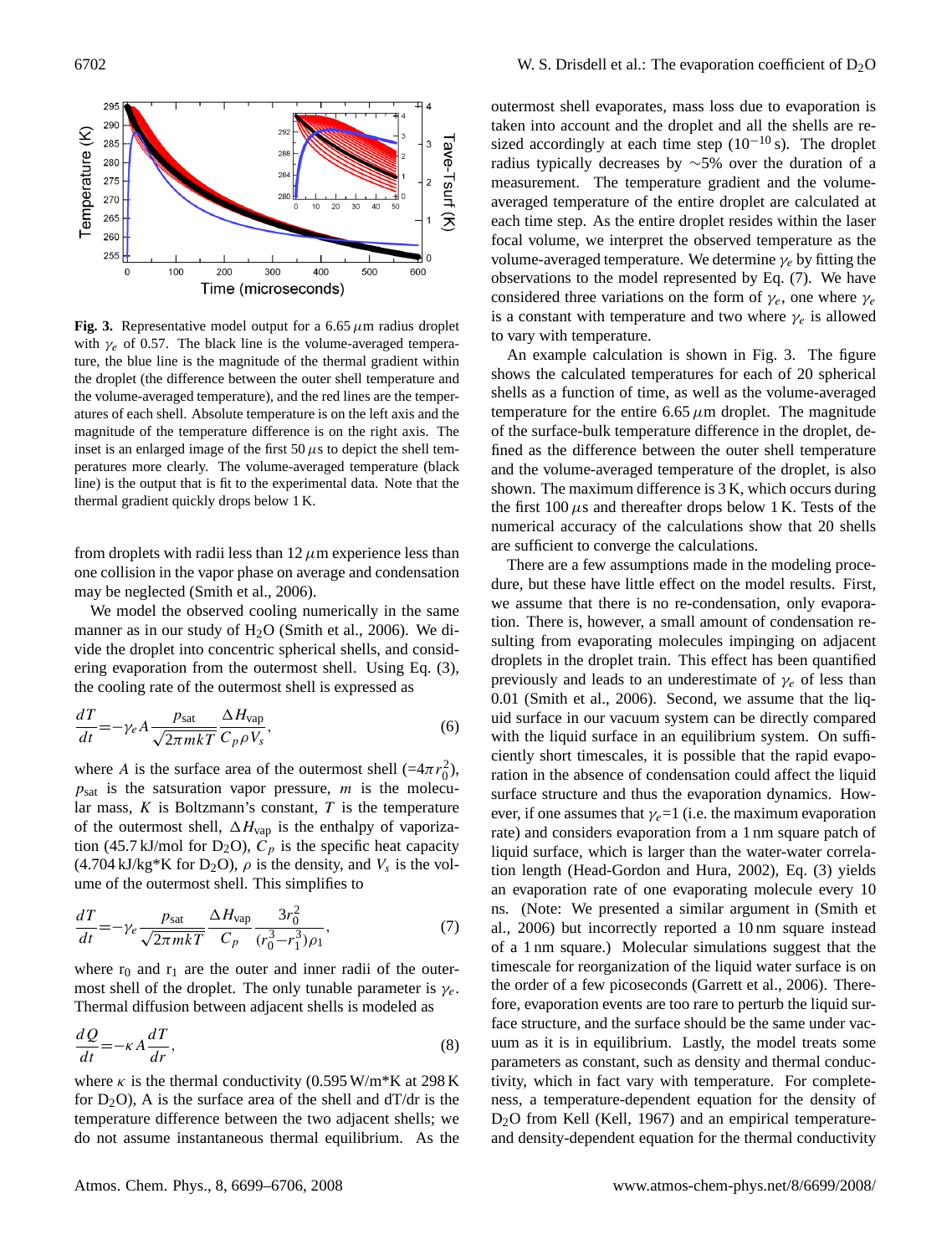of D2O from the International Association for the Properties of Water and Steam (Kestin, 2007) were both incorporated into the model. The inclusion of these temperature dependent values changed  $\gamma_e$  by less than 0.1%.

We tune  $\gamma_e$  in this model to fit observations of a 6.65  $\mu$ m droplet train, shown in Fig. 4a. For this particular experiment, a best fit (assuming zero temperature dependence of  $\gamma_e$ ) is obtained for  $\gamma_e$ =0.51. Eight different droplet sizes were measured. The average evaporation coefficient derived (95% confidence interval) is  $0.57\pm0.06$  where we have assumed no temperature dependence.

The reported error is primarily experimental and is likely associated with determining the temperature from the Raman spectrum; we are only able to obtain the temperature with a precision of  $\pm 2$  K. This limitation arises from the calibration curves used. Other possible sources of experimental error are small; shape oscillations in the droplets produced by the VOAG are expected to decay after a few microseconds, and are therefore negligible on the  $>500 \mu s$  timescale of the measurements (Weierstall et al., 2008; Devarakonda et al., 1998). Other effects of the droplet production, such as rotation of the droplets, should be minimal and are not expected to affect the evaporation.

The theoretical cooling curve for  $\gamma_e=1$ , also shown in Fig. 4a, yields significantly more cooling for a given interaction time than was observed. For comparison, we have also included the model results using the temperature dependent  $\gamma_e$  from Li et al, which increases from 0.17 at 295 K to 0.32 at 258 K (Li et al., 2001). This predicts significantly less cooling than was observed. We have also fit two different temperature dependent functions to this data set, as shown in Fig. 4b. These functions represent the maximum positive and negative temperature dependences that are still consistent with the observations. First, we use the functional form of the temperature dependence described by Li et al., but adjusted to give a larger  $\gamma_e$  at lower temperature than that measured by Li et al. This yields results consistent with our observations if  $\gamma_e$  is equal to 0.4 at 295 K and to 0.6 at 258 K. Second, we assume an exponential temperature dependence for  $\gamma_e$  of the form  $\gamma_e = \rho \exp(-E_a/RT)$ , where  $\rho$  was constrained to be  $\leq 1$ . The maximum  $E_a$  for this case that is still consistent with observations is 1.8 kJ/mol, corresponding to a  $\gamma_e$  of 0.48 at 295 K and 0.43 at 258 K.

#### **4 Discussion**

The observed value of  $\gamma_e$  for D<sub>2</sub>O is smaller than unity. The value is nearly identical to that obtained recently for  $H_2O$  $(0.62\pm0.09)$  (Smith et al., 2006). The TST model study by Cappa et al. predicts that  $H_2O$  and  $D_2O$  would have similar values of  $\gamma_e$ , based on calculations of the absolute evaporation rates of the different isotopes as a function of deuterium mole fraction in the liquid (Fig. 5 of that study), although the relative evaporation rates of the pure liquids was not explic-



**Fig. 4. (a)** Experimental data for a droplet size of 6.65  $\mu$ m radius, shown with the model fit (red line) to  $\gamma_e$ =0.51. The triangle represents the "time zero" data point taken in ambient air, and the squares represent the data taken under vacuum. The black line shows the model output for  $\gamma_e=1$ . The green line represents the predicted cooling using the temperature dependent  $\gamma_e$  from Li et al. **(b)** The same data, shown with the temperature independent fit for  $\gamma_e$ =0.51 (red line), a temperature dependent fit with the functional form from Li et al. (green line) where  $\gamma_e$  increases from 0.4 at 295 K to 0.6 at 258 K, and an exponential temperature dependent fit (blue line) corresponding to an activation energy of 1.8 kJ/mol. This exponential function is constrained to give  $\gamma_e \leq 1$  for all temperatures. The exponential fit gives  $\gamma_e$ =0.48 at 295 K and  $\gamma_e$ =0.43 at 258 K. Both temperature-dependent fits were tuned to yield the strongest temperature dependence that agrees with the observations within experimental error.

itly calculated (Cappa et al., 2007). To determine whether an isotope effect is predicted, we calculated the ratio of  $\gamma_e$  for pure  $H_2O$  to that for pure  $D_2O$  using the following equation adapted from Cappa et al. (2007):

$$
r_{\gamma} = \frac{\gamma_{e,H}}{\gamma_{e,D}} = \frac{J_{e,\text{max}}^D}{J_{e,\text{max}}^H} \frac{Q_H^*}{Q_D^*} \frac{Q_S^D}{Q_S^H} e^{-\Delta E_a/kT},\tag{9}
$$

where  $J_{e,\text{max}}$  is the maximum evaporation rate from Eq. (2),  $Q^*$  and  $Q_s$  are the partition functions of the transition state and the liquid surface species, respectively, and  $\Delta E_a$  is the difference in activation energies between the two isotopes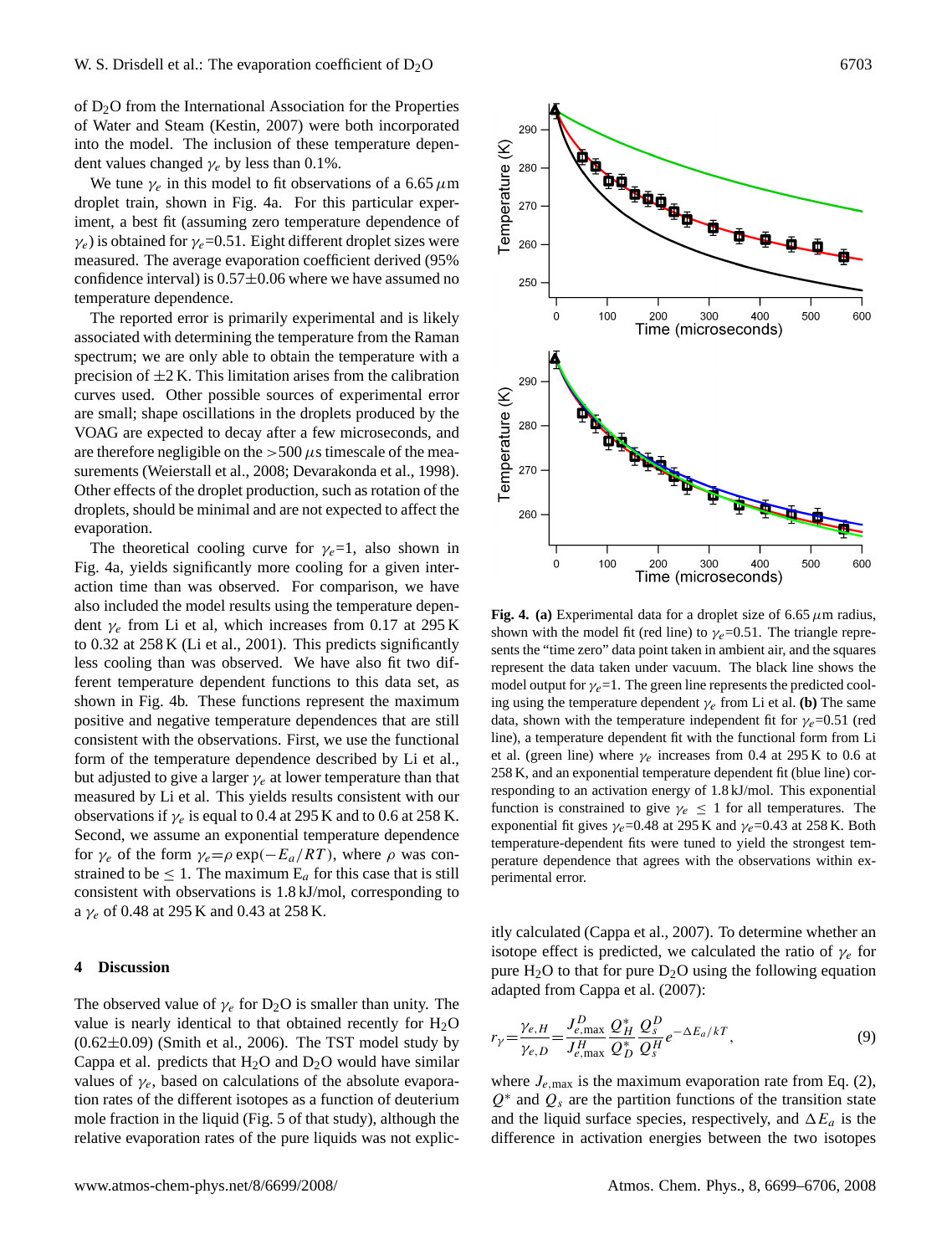(Cappa et al., 2007). The sub- and superscripts H and D refer to  $H_2O$  and  $D_2O$ , respectively. By calculating the ratio  $r_{\gamma}$  we avoid several assumptions associated with calculating the absolute evaporation rates of the isotopes, such as knowledge of the transition state area and the absolute magnitude of the activation energy (Cappa et al., 2007).

The observed ratio from experiment,  $r_{\gamma,exp}$ , is 1.09 $\pm$ 0.18. The calculated ratio  $r<sub>\gamma</sub>$  from Eq. (9) was found to vary between 0.90 and 1.08 at 295 K, depending on the specific choices of  $Q^*$ ,  $Q_s$ , and  $\Delta E_a$  given in Cappa et al. (Cappa et al., 2007). The smallest isotope effect ( $r_y$ =1.02) was found using the values derived from the "scaled" surface frequencies. These intermolecular translational and librational frequencies of the liquid surface species were scaled by a factor quencies of the induct state species were scaled by a factor of  $\sqrt{3/4}$  relative to the bulk frequencies to better approximate the looser binding at the surface (Smith et al., 2003). At 265 K,  $r_v$  varies between 0.84 and 0.99, with the scaled frequencies yielding  $r<sub>\gamma</sub> = 0.94$ . This difference implies a very weak temperature dependence to the relative values of  $\gamma_e$  for the two isotopes. We note that a value of  $r<sub>\gamma</sub>$  less than unity implies that  $D_2O$  has a higher evaporation coefficient than H2O, but does *not* imply that it has a higher evaporation rate; the maximum theoretical rates for the two species are different according to Eq. (2). The small isotope effect is due to a competing effect between the partition function ratios in the exponential pre-factor (entropy) and the activation energy difference in the exponential. The results of our previous study of the evaporation of isotopic mixtures and the calculations by Cappa et al. suggests that these effects only balance each other for the pure liquids, and that  $\gamma_e$  for H<sub>2</sub>O and  $D_2O$  in different isotopic mixtures can differ by as much as a factor of 3 (Cappaet al., 2005; Cappa et al., 2007). It is important to note that the hindered translational frequencies for  $D_2O$  are taken to be smaller than those of  $H_2O$  when comparing the pure solutions, as this plays an important role in determining  $r_{\gamma}$ . The activation energy for D<sub>2</sub>O evaporation is predicted to be  $\sim$ 2 kJ/mol higher than that for H<sub>2</sub>O, which is approximately the difference expected from zero point energy effects. Therefore, this assessment remains valid if both H2O and D2O have no *energetic* barrier to evaporation and the kinetic limit results entirely from entropic effects; however, a small energetic barrier is certainly possible. Recent measurements by Ward and Stanga showed a small (~8°C) temperature discontinuity between evaporating liquid  $H_2O$ and the vapor (Ward and Stanga, 2001). Assuming that the higher temperature in the vapor is due to an energetic barrier to evaporation, and using the specific heat capacity of the vapor  $(C_p=37.47 \text{ J mol}^{-1} \text{ K}^{-1})$ , the barrier size is predicted to be very small ( $\sim$ 300 J/mol) for H<sub>2</sub>O. Our data provide a weak constraint on the size of the barrier. The analysis above suggested the energetic barrier is less than 1.8 kJ/mol for  $D_2O$ .

The apparent lack of a temperature dependence to  $\gamma_e$  observed in this study and that of Smith et al. (Smith et al., 2006) may appear to be in contrast to an earlier study by Cappa et al. (Cappa et al., 2005) wherein a stronger temperature dependence to  $\gamma_e$  was suggested. As noted in that work, and discussed in a later publication (Cappa et al., 2007), the prediction involved several assumptions and high uncertainty. However, the *relative* evaporation rates of the isotopic species in the mixtures measured in that study *are* expected to display a temperature dependence.

Our measurements of  $\gamma_e$  for D<sub>2</sub>O and H<sub>2</sub>O can be compared with other recent measurements. Our value of  $\gamma_e$  falls within the range of, but has much higher precision than, recent measurements by Winkler et al. (Winkler et al., 2004; Winkler et al., 2006) and Voigtlander et al. (Voigtlander et al., 2007), both of which were condensation studies. Winkler et al. found  $\gamma_e$  to be between 0.8–1.0 for temperatures between 250 and 270 K and 0.4–1.0 for temperatures between 270 and 290 K, although values higher than 1 (up to 10 in the case of 290 K) were within error for these measurements. Values larger than unity are not physically meaningful. Voigtlander et al. found  $\gamma_e$  to be between 0.3 and 1 for uptake on NaCl particles. Li et al. determined that  $\gamma_e$  has an inverse temperature dependence, with  $\gamma_e$  increasing from 0.17 $\pm$ 0.03 at 285 K to 0.32±0.04 at 258 K (Li et al., 2001). Similarly, a group from the Polish Academy of Sciences (Jakubczyk et al., 2007; Zientara et al., 2008) observed  $\gamma_e$  to increase from 0.13 at 293.1 K to 0.18 at 273.1 K. It is important to note that in all of these studies, the  $\gamma_e$  values determined are higher than the 0.1 threshold below which cloud formation becomes kinetically controlled. While attempts have been made to reconcile some of these experiments (Davidovits et al., 2004) there is not yet a satisfactory explanation for the observed differences. A recent study by Fukuta and Myers (Fukuta and Myers, 2007) highlights the "moving boundary effect" which can occur during modeling of evaporation or condensation. They report that incorrectly accounting for the shifting liquid-vapor boundary as a droplet grows or shrinks can lead to errors in the calculated evaporation or condensation coefficients as large as several percent. In our case, the droplet radius shrinks by ∼5% over the duration of a measurement, but the moving boundary effect is explicitly accounted for within the model by resizing the droplet at every timestep. Zientara et al. argue that even larger corrections may be necessary in many cases due to thermal effusion near the droplet surface (Zientara et al., 2008). Many models of condensation and evaporation treat the vapor using the framework of diffusion, but Zientara et al. argue that at distances below the mean free path of the vapor, a droplet must be modeled as evaporating and condensing through vacuum. In certain cases, while the droplet would be considered to be quasi-stationary in the diffusion framework, thermal effusion near the surface can significantly change the temperature of the surface of the droplet from what would be predicted by diffusion, dependent on the different timescales of various experiments (Zientara et al., 2008). In our experiments, the vapor is negligible and our model explicitly accounts for the cooling of the surface of the droplets. Therefore such a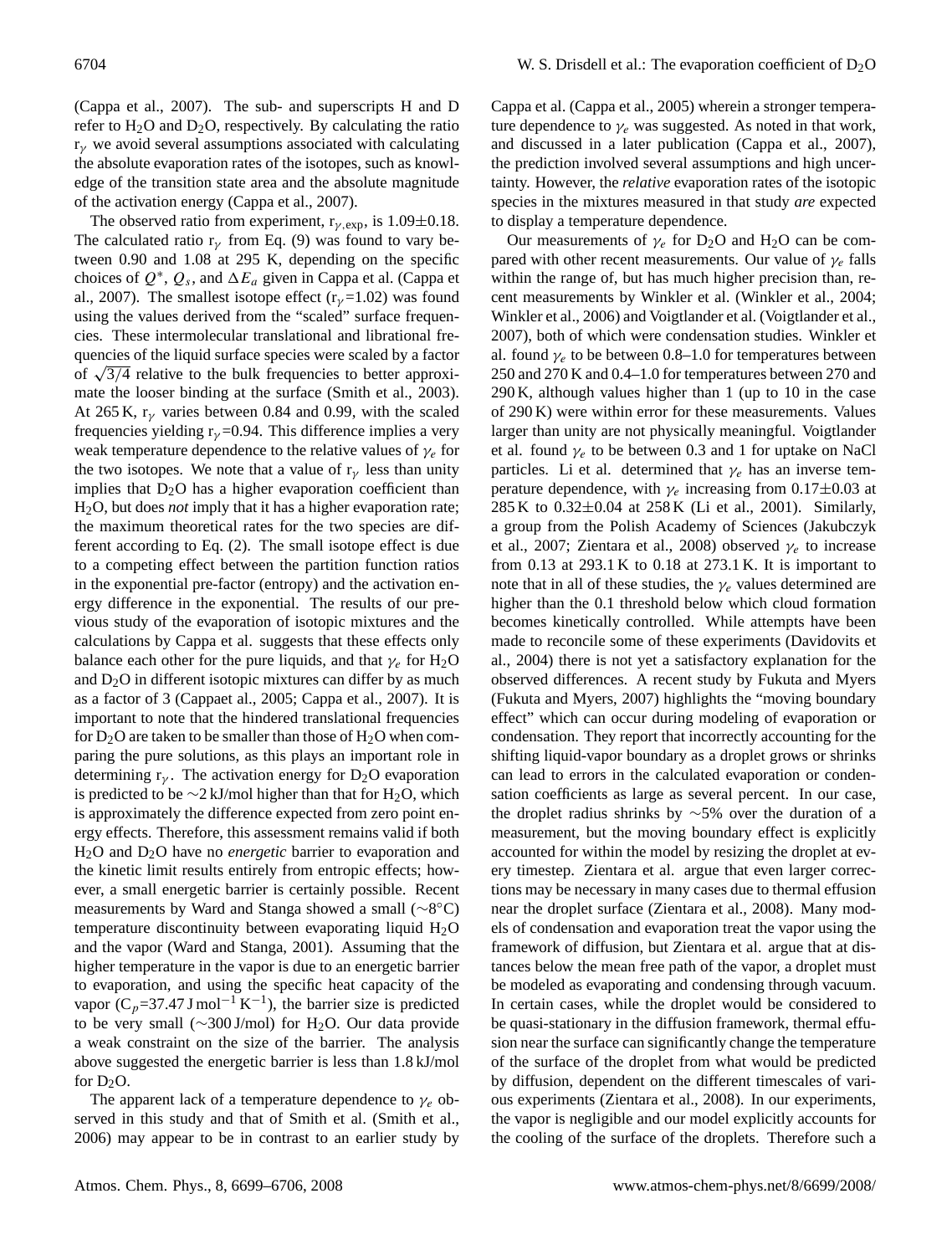temperature jump cannot explain the difference between our measured values and those of Li et al. (2001) and Zientara et al. (2008).

In a previous work (Cappa et al., 2005) we discussed a possible source of discrepancy between our experiments and those of Li et al. (2001), claiming that our formulations of  $\gamma_e$ and  $\alpha_m$  are different, with  $\gamma_e \sim (1-\alpha_m)$ . We now recognize that this prior analysis was incorrect and resulted from equating two different rates in formulations of the evaporation and mass accommodation processes which are not equivalent. Reanalysis of the different formulations of  $\gamma_e$  and  $\alpha_m$  indicates that the formulations are equivalent, and consistent with the definitions in Eqs. (3) and (4) of the present manuscript.

Our reported value of  $\gamma_e$ =0.57 for D<sub>2</sub>O provides support for our previous results for H<sub>2</sub>O, confirming that  $\gamma_e$  for pure  $H<sub>2</sub>O$  is not small enough to have a significant impact on formation rates of cloud droplets in the atmosphere (Smith et al., 2006). There are other effects, however, that could lower water uptake rates on ambient CCN, which are not pure  $H_2O$ or  $D_2O$ , such as the presence of concentrated solutes or surfactant coatings on the droplets. For example, the effects of dissolved salts on the vapor pressure of liquid water have been extensively studied (MacMullin, 1969; Hornung and Giauque, 1955; Horita et al., 1992; Shmulovich et al., 1999), but the kinetic effects on the evaporation coefficient are unknown. It has been argued that surface active solutes can lower the evaporation rate considerably, possibly leading to large changes in  $\gamma_e$  (Marek and Straub, 2001). Many studies of the effect of surfactants on water evaporation indicate a dramatic lowering of the evaporation rate upon sufficient surface coverage by surfactant molecules (Lunkenheimer and Zembala, 1997; Rusdi and Moroi, 2004; Seaver et al., 1992). Additionally, recent molecular dynamics (MD) simulations of condensation onto an aerosol particle coated with organics show a significantly lowered condensation probability (Chakraborty and Zachariah, 2008). Given that CCN are often composed of inorganic solutes as well as of organics which might partition to the surface, measurements of  $\gamma_e$  on these more complex mixtures will be important to improving microscopic models of cloud droplet growth rates, number and size. Indeed, a recent study sampling atmospheric aerosol from several different sites found that cloud droplet growth rates were often consistent with values of  $\gamma_e$  less than 0.1 (Ruehl et al., 2008), providing additional motivation for continued development of methods capable of precise determination of  $\gamma_e$ .

## **5 Conclusions**

We have determined the evaporation coefficient of  $D_2O$  to be 0.57±0.06 using Raman thermometry measurements on droplets undergoing evaporation in the absence of condensation. This value is the same, within experimental error, as that previously measured for  $H<sub>2</sub>O$  (Smith et al., 2006). Thus,

 $\gamma_e$  for pure water is less than unity, but is not small enough to have a significant impact on models for cloud formation and aerosol growth rates. A TST model for water evaporation (Cappa et al., 2007) is consistent with both the  $H_2O$ and  $D_2O$  observations and indicates that the lack of an isotope effect is due to competing energetic and entropic effects. Further understanding of the source and magnitude of these effects and how they are affected by the presence of salts, oils and surfactants will likely be important to understanding evaporation and condensation in mixed phase systems.

*Acknowledgements.* This work was supported by NSF ATM 0639847 and the Director, Office of Science, Office of Basic Energy Sciences, of the US Department of Energy under Contract No. DE-AC02-05CH11231. W. S. Drisdell thanks the Berkeley Atmospheric Science Center for a graduate student research fellowship.

Edited by: W. E. Asher

#### **References**

- Cappa, C. D., Drisdell, W. S., Smith, J. D., Saykally, R. J., and Cohen, R. C.: Isotope fractionation of water during evaporation without condensation, J. Phys. Chem. B, 109, 24 391–24 400, 2005.
- Cappa, C. D., Smith, J. D., Drisdell, W. S., Saykally, R. J., and Cohen, R. C.: Interpreting the h/d isotope fractionation of liquid water during evaporation without condensation, J. Phys. Chem. C, 111, 7011–7020, 2007.
- Chakraborty, P. and Zachariah, M. R.: Sticking coefficient and processing of water vapor on organic-coated nanoaerosols, J. Phys. Chem. A, 112, 966–972, 2008.
- Chuang, P. Y., Charlson, R. J., and Seinfeld, J. H.: Kinetic limitations on droplet formation in clouds, Nature, 390, 594–596, 1997.
- Davidovits, P., Worsnop, D. R., Jayne, J. T., Kolb, C. E., Winkler, P., Vrtala, A., Wagner, P. E., Kulmala, M., Lehtinen, K. E. J., Vesala, T., and Mozurkewich, M.: Mass accommodation coefficient of water vapor on liquid water, Geophys. Res. Lett., 31, 2004.
- Davidovits, P., Kolb, C. E., Williams, L. R., Jayne, J. T., and Worsnop, D. R.: Mass accommodation and chemical reactions at gas-liquid interfaces, Chem. Rev., 106, 1323–1354, 2006.
- Devarakonda, V., Ray, A. K., Kaiser, T., and Schweiger, G.: Vibrating orifice droplet generator for studying fast processes associated with microdroplets, Aerosol Sci. Technol., 28, 531–547, 1998.
- Eames, I. W., Marr, N. J., and Sabir, H.: The evaporation coefficient of water: A review, International Journal Of Heat And Mass Transfer, 40, 2963–2973, 1997.
- Feingold, G. and Chuang, P. Y.: Analysis of the influence of filmforming compounds on droplet growth: Implications for cloud microphysical processes and climate, J. Atmos. Sci., 59, 2006– 2018, 2002.
- Fukuta, N. and Myers, M. N.: Simultaneous measurement of condensation and thermal accommodation coefficients for cloud droplet growth in due consideration of a new moving surfaceboundary effect, J. Atmos. Sci., 64, 955–968, 2007.